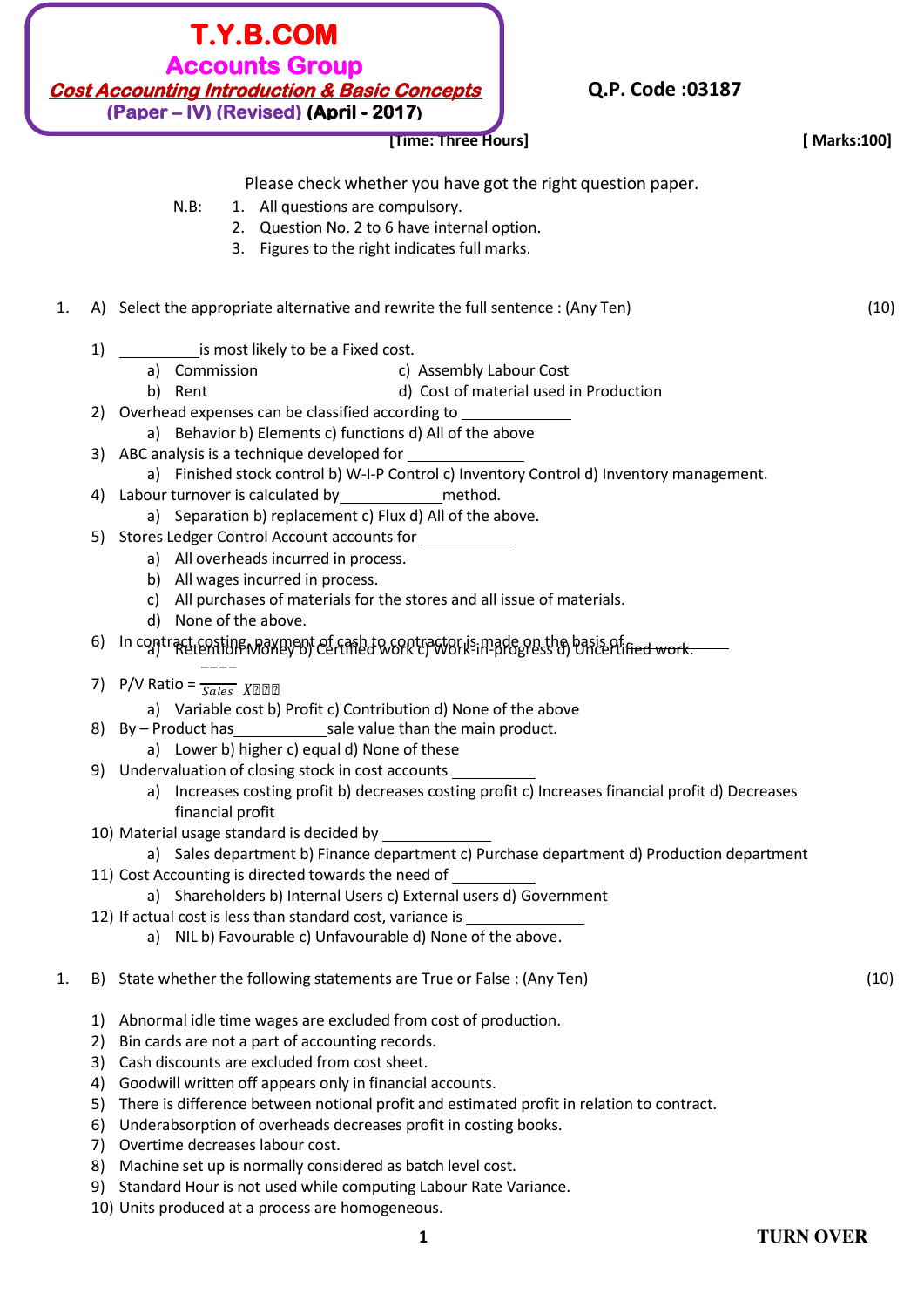- 11) Marginal costing is a method of costing.
- 12) Drawing office salaries is an item of Factory Overheads.
- 2. Virat, Yuvraj & Ashwin carry on business as engineers in partnership sharing profits of losses in the ratio of (15) equal proportions. Virat devotes to the partnership only so much time he thinks fit. Yuvraj acts as a works manager & Ashwin as office manager.

| <b>PARTICULARS</b>                                               | Amount.  |
|------------------------------------------------------------------|----------|
| Purchase of stores (Material)                                    | 49,000   |
| <b>Direct Wages</b>                                              | 32,000   |
| <b>Indirect Wages</b>                                            | 4,000    |
| Office salaries                                                  | 9,300    |
| Carriage inwards                                                 | 300      |
| Carriage outwards                                                | 28,000   |
| <b>Sales</b>                                                     | 1,60,000 |
| Opening stock                                                    |          |
| <b>Stores</b>                                                    | 17,500   |
| Finished goods (600 Units)                                       | 4,500    |
| Work in Progress                                                 | 6,500    |
| <b>Travelling Expenses</b>                                       | 2,000    |
| Interest on Capital                                              |          |
| Virat<br>1500                                                    |          |
| 800<br>Yuvraj                                                    |          |
| Ashwin<br>700                                                    | 3,000    |
| Advertising                                                      | 3,000    |
| Power                                                            | 1,050    |
| <b>Income Tax</b>                                                | 9,500    |
| <b>Agent's Commission</b>                                        | 4,500    |
| <b>Plant Maintenance</b>                                         | 3,660    |
| Rates & lighting for Building (90% for factory & 10% for office) | 1,000    |
| Cash Discount                                                    | 300      |
| <b>Bad debts</b>                                                 | 500      |
| <b>Sundry Expenses:</b>                                          |          |
| Factory                                                          | 1,400    |
| Office                                                           | 2,540    |
| <b>Building Repairs</b>                                          | 100      |
| Partners salaries                                                |          |
| Yuvraj<br>1,200                                                  |          |
| Ashwin<br>1,000                                                  | 2,200    |
| Depreciation on plant                                            | 1,900    |
| Sale of Scrap                                                    | 400      |
|                                                                  |          |

The following figures for the month of December 2016 were extracted as follows.

On  $31^{st}$  December 2016 stores on hand totalled Rs – 19,000/- whereas work-in-progress was estimated at Rs. 7,000; 15000 units were produced out of which 700 units remained unsold Prepare a cost sheet for December 2016. `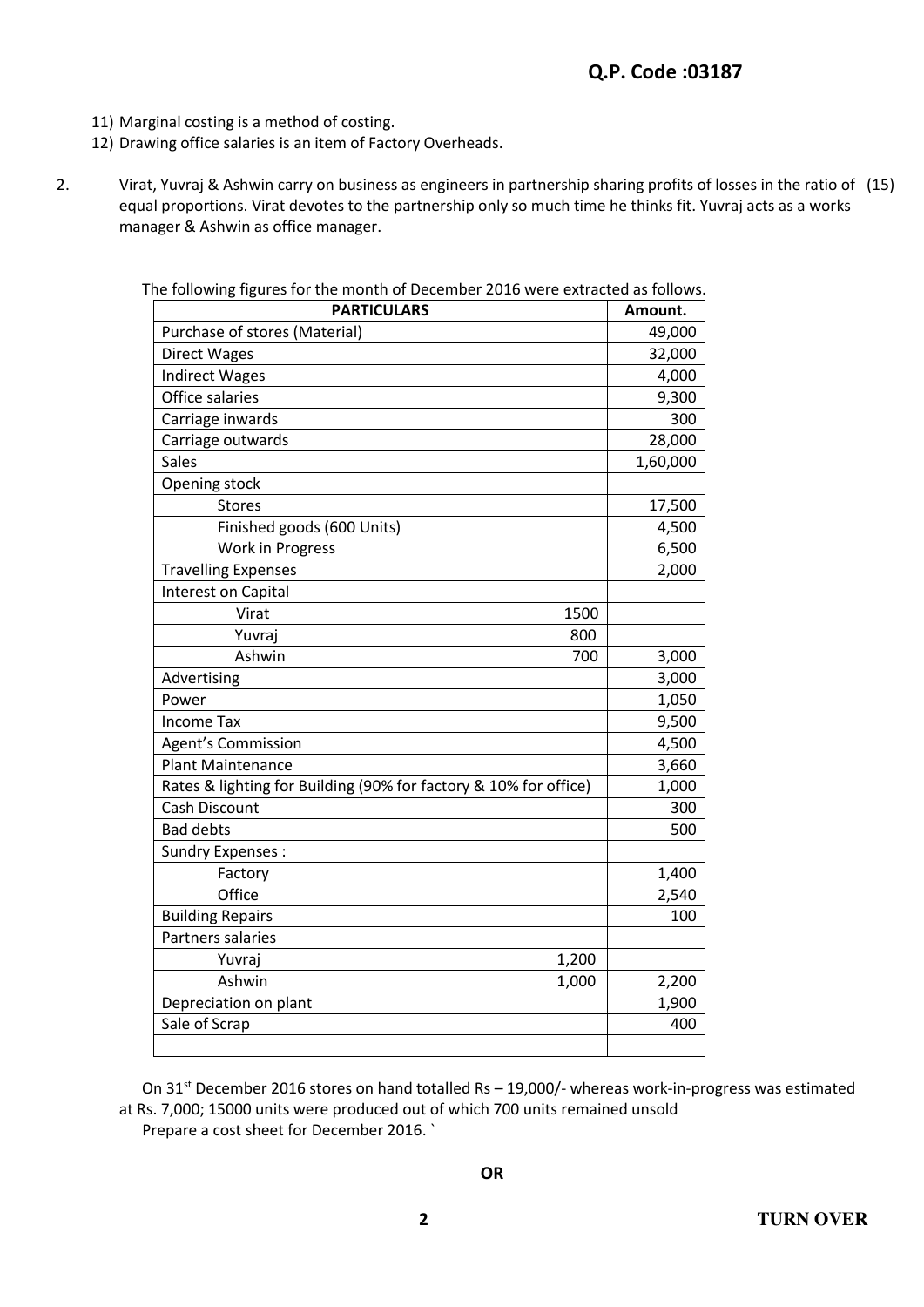# **Q.P. Code :03187**

2. Raj oil Mills started a factory in Aurangabad on  $01<sup>st</sup>$  April 2016. Following details are furnished about its activity during the year ended  $31<sup>st</sup>$  march 2017 :-Raw Material consumed 40,000 Units @ Rs.8 per unit (15)

Direct Wages –

- a) Skilled workers Rs.11 per unit.
- b) Unskilled workers Rs.7/- per unit.

Royalty (on Raw material consumed) @ Rs.4 per unit.

Works overheads @ Rs.8/- per machine hour.

Machine Hours worked : 30,000

Office overheads  $\omega$  1/3<sup>rd</sup> of works cost.

Sales commission @ Rs.4/- per unit.

Units produced 40,000.

Stock of unit at the end :

4000 units to be valued at cost of production per unit.

Sale price is Rs.60 per unit.

Prepare cost sheet showing various elements of cost both in total and per unit.

3. a) Following extract of raw material X could be obtained for January 2015 from stores ledger.

Jan 2015 | Particulars | Receipts | Issue | Balance 1 Balance b/d @ Rs.5.00 - 1 - 150 3  $GRN 45 @ Rs. 5.00/-\n20$  20 -  $\longrightarrow$ 5 | Issue Requisition 70 | - | 130 | -9 Issue Requisition 74 - 30 - 14 | GRN 56 @ Rs. 4.50 | 100 | - | -17 | GRN 60 @ Rs 4  $\vert$  40 21 Issue Requisition. 80 - 100 - 23  $GRN 65 @ Rs. 5.5 80$  - -  $\sim$ 25 | Issue Requisition – 85 |  $\blacksquare$  -  $\blacksquare$  60 |  $\blacksquare$ 29 Issue Requisition – 89 - 70 -  $30$  GRN 69 @ Rs.6 160 - 160 - 160 - 160

From the above extract prepare stores ledger under FIFO Method.

3. b) Following information relating to a type of raw material is available

| <b>Annual Demand</b>    | - 2400 Units.  |
|-------------------------|----------------|
| Unit Price              | $-Rs. 2.40$    |
| Ordering cost per order | Rs. 4.00       |
| <b>Storage Cost</b>     | - 2% per annum |
| Interest rate           | 10% per annum  |
|                         |                |

Calculate Economic order Quantity and total annual inventory cost in respect of the particular raw material.

### **OR**

### Q 3) a) Calculate overhead Recovery Rate for Department A,B & C

| <b>Particulars</b> | Total<br>Rs. | <b>Production department</b> |                |           | <b>Service Dept.</b> |           |
|--------------------|--------------|------------------------------|----------------|-----------|----------------------|-----------|
|                    |              | A (Rs.)                      | <b>B</b> (Rs.) | $C$ (Rs.) | P(Rs.)               | $Q$ (Rs.) |
| Rent               | 12000        | 2,400                        | 4,800          | 2,000     | 2,000                | 800       |
| Electricity        | 4000         | 800                          | 2,000          | 500       | 400                  | 300       |
| Indirect labour    | 6000         | 1,200                        | 2,000          | 1,000     | 800                  | 1000      |

(07)

(08)

(08)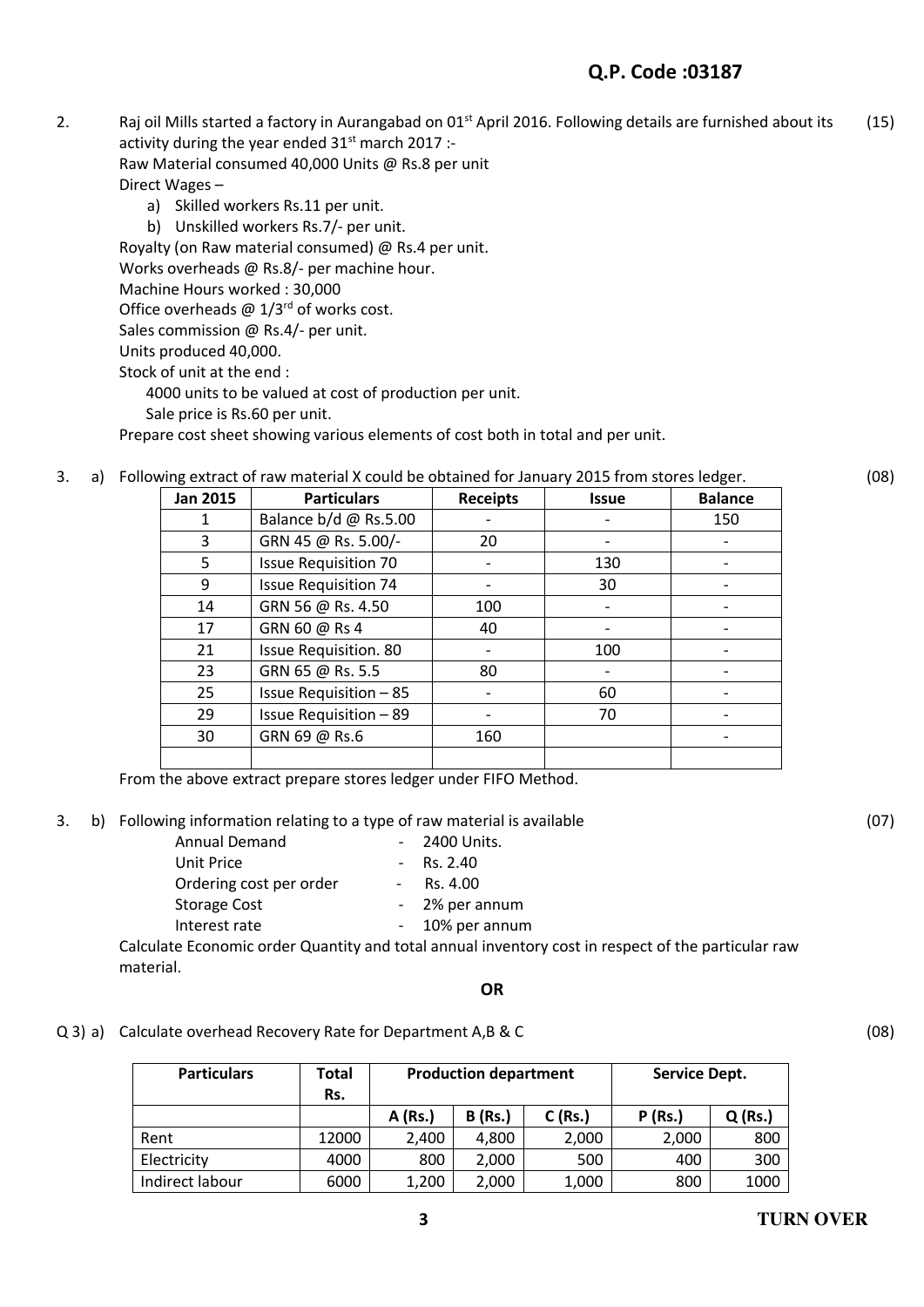| Depreciation             | 5000 | 2.500 | 1.600 | 200   | 500 | 200 |
|--------------------------|------|-------|-------|-------|-----|-----|
| Sundries                 | 4500 | 910   | 2.143 | 847   | 300 | 300 |
| <b>Estimated working</b> |      | 1000  | 2.500 | 1.400 |     |     |
| <b>Hours</b>             |      |       |       |       |     |     |

Expenses of service department P & Q apportioned as under.

| <u>_</u> |     |     |                          |                          |
|----------|-----|-----|--------------------------|--------------------------|
| 30%      | 40% | 20% | $\overline{\phantom{0}}$ | 10%                      |
| 10%      | 20% | 50% | 20%                      | $\overline{\phantom{0}}$ |

3. b) A worker takes 6 hours to complete a job under a scheme of payment of results The standard time allowed (07) for the job is of hours. His wage rate is Rs. 1.50/- per hour. Material cost of the job is Rs. 16 of the overheads are recovered at 150% of the total direct wages.

- Calculate the factory cost under
- 1) Rowan plan 2) Halsey System of incentives.

#### 4. The following are cost balances in cost ledger of Mukesh manufacturing company on 1<sup>st</sup> April 2016 (15)

| <b>Particulars</b>                     |          | Amount. (Rs.) |
|----------------------------------------|----------|---------------|
| Sales                                  |          | 50,00,000     |
| Office Expenses recovered              |          | 2,63,000      |
| Work overheads allocated to production |          | 13,54,600     |
| Office & Administrative Expenses       |          | 2,65,000      |
| <b>Selling Expenses</b>                |          | 1,13,400      |
| Cost of Goods sold                     |          | 44,28,000     |
| Cost of completed production           |          | 41,90,400     |
| <b>Works Expenses</b>                  |          | 13,48,000     |
| Wages (Direct)                         |          | 13,32,000     |
| <b>Purchase of Material</b>            |          | 15,00,000     |
| <b>Stores issued to Production</b>     |          | 13,80,000     |
| <b>Balances</b>                        | Dr. Rs.  | Cr. Rs.       |
| Cost Ledger control Account            |          | 14,27,000     |
| Stores ledger control Account          | 3,20,000 |               |
| Work in progress ledger Account        | 6,20,000 |               |
| Finished goods Ledger Account          | 4,87,000 |               |

Prepare all necessary ledger control Accounts under Non-integrated system.

**OR**

4. ATUL Ltd. Provides you the following information for the month of March, 2016 about its process P, Q & R. (15)

| <b>Particulars</b>                   | <b>Process P</b> | <b>Process Q</b> | <b>Process R</b> |
|--------------------------------------|------------------|------------------|------------------|
| <b>Basic Raw Material introduced</b> | 40,000           | 8840             | 7840             |
| (units)                              |                  |                  |                  |
| <b>Cost of Basic Raw Material</b>    | 48               | 56               | 64               |
| P.U.(Rs.)                            |                  |                  |                  |
| Labour Charges (Rs.)                 | 6,87,000         | 5,87,400         | 4,89,600         |
| <b>Sundry Materials (Rs.)</b>        | 3,11,400         | 2,00,320         | 1,78,960         |
| Factory overheads                    | 40% of basic Raw | 40% of labour    | 40% of labour    |
|                                      | material         | charges          | charges          |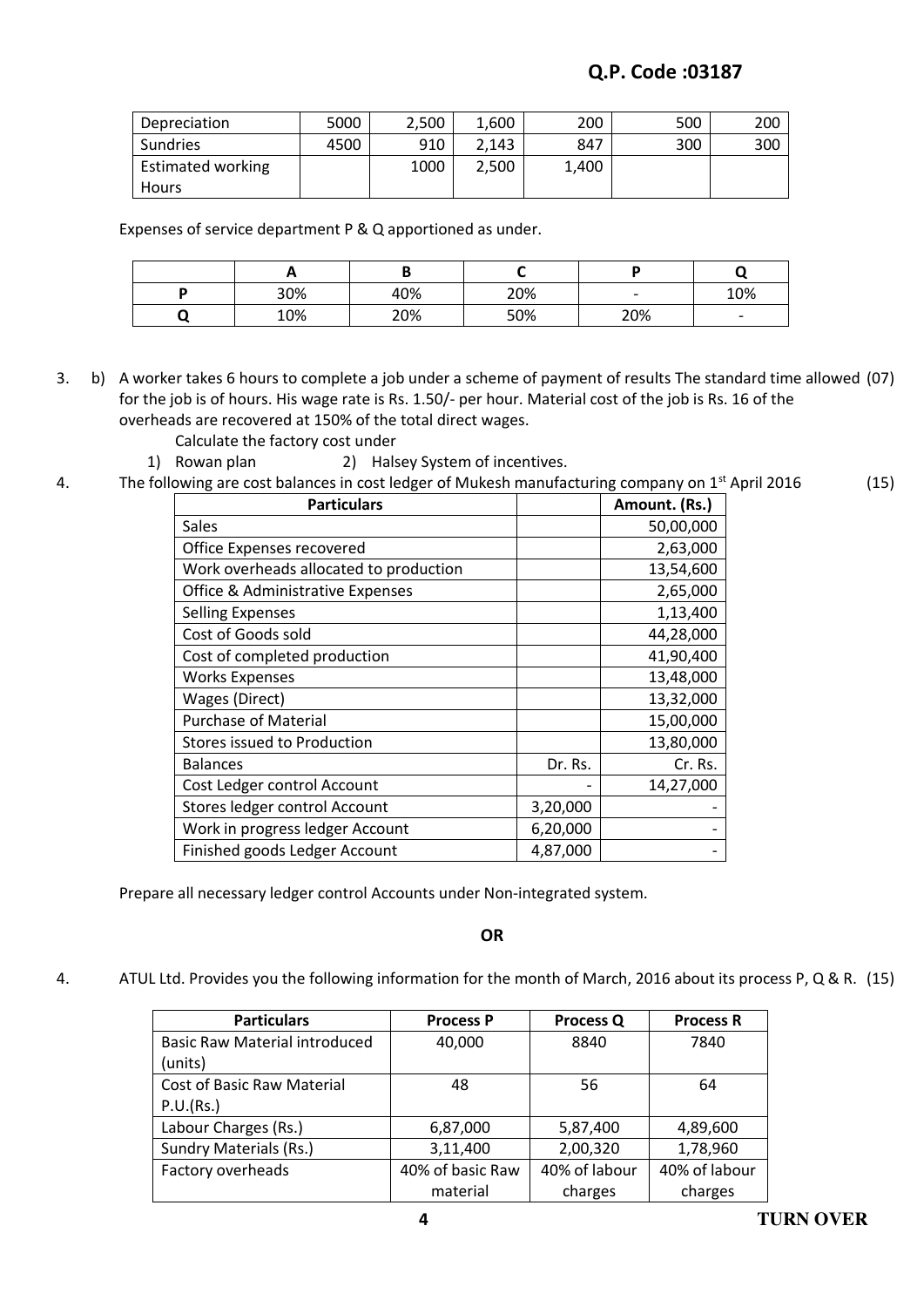| Normal loss (% on total number   | 3%  | 5%  | 7%   |
|----------------------------------|-----|-----|------|
| of units inputs)                 |     |     |      |
| Scrap value per units (Rs.)      | 12  | 15  | 21   |
| Output transfer to the next      | 70% | 60% |      |
| process %                        |     |     |      |
| Output sold at the end of the    | 30% | 40% | 100% |
| process %                        |     |     |      |
| Selling price per unit of output | 130 | 176 | 220  |
| sold (Rs.)                       |     |     |      |

Prepare process Accounts.

5. Jeevan Infrastructures Ltd. Commenced a contract on 1<sup>st</sup> April 2014. The total contract price was Rs. 35, 00,000 and it is likely to be completed on 31<sup>st</sup> December 2015. The actual expenditure up to  $31<sup>st</sup>$  March 2015 and subsequent estimated expenditure upto  $31<sup>st</sup>$  December 2015 are given below. (15)

| <b>Particulars</b>           | <b>Actual Expenditure</b> | <b>Estimated Expenditure from</b> |
|------------------------------|---------------------------|-----------------------------------|
|                              | upto 31.03.2015 Rs.       | 1.04.15 to 31.12.2015 (Rs.)       |
| Material issued              | 9,60,000                  | 6,29,000                          |
| Direct labour                | 4,40,000                  | 3,20,000                          |
| Sub contract charges         | 20,000                    | 30,000                            |
| <b>Chargeable Expenses</b>   | 1,20,000                  | 1,70,000                          |
| <b>Plant Purchased</b>       | 3,00,000                  |                                   |
| Plant returned to stores at  | 1,00,000                  | 2,00,000                          |
| the end of the period (cost) |                           |                                   |
| <b>Architect Fees</b>        | 40,000                    | 68,000                            |
| Material at site             | 40,000                    |                                   |
| Work certified (cumulative)  | 20,00,000                 | 35,00,000                         |
| Work uncertified             | 50,000                    |                                   |
| Cash Received                | 16,00,000                 | 19,00,000                         |

The Plant is subject to annual depreciation @ 20% on original cost. That the Rs. 9000/- would be sufficient to meet contingencies. It was decided that the profit to be taken credit for should be that portion of the estimated net profit to be realised on completion of the contract which the certified values of work as on 31<sup>st</sup> March 2015 bear to the total contract price.

You are required to prepare contract account for the year ended 31<sup>st</sup> March 2015 and show your calculations of the profits to be credited to profit & loss account for the year ended 31<sup>st</sup> March 2015.

## **OR**

5. a) From the following information calculate information

Variable cost per unit Rs. 35.60 (60% of selling price per unit) and fixed cost Rs. 2,09,042 Calculate :

- i) Profit volume Ratio. ii) Break even sales in units.
- iii) Margin of safety in units when sales is 16000 units.
- iv) Sales to earn profit of Rs. 90,000.
- b) From the following information calculate :-
	- 1) Material cost variance
	- 2) Material price variance

(08)

(07)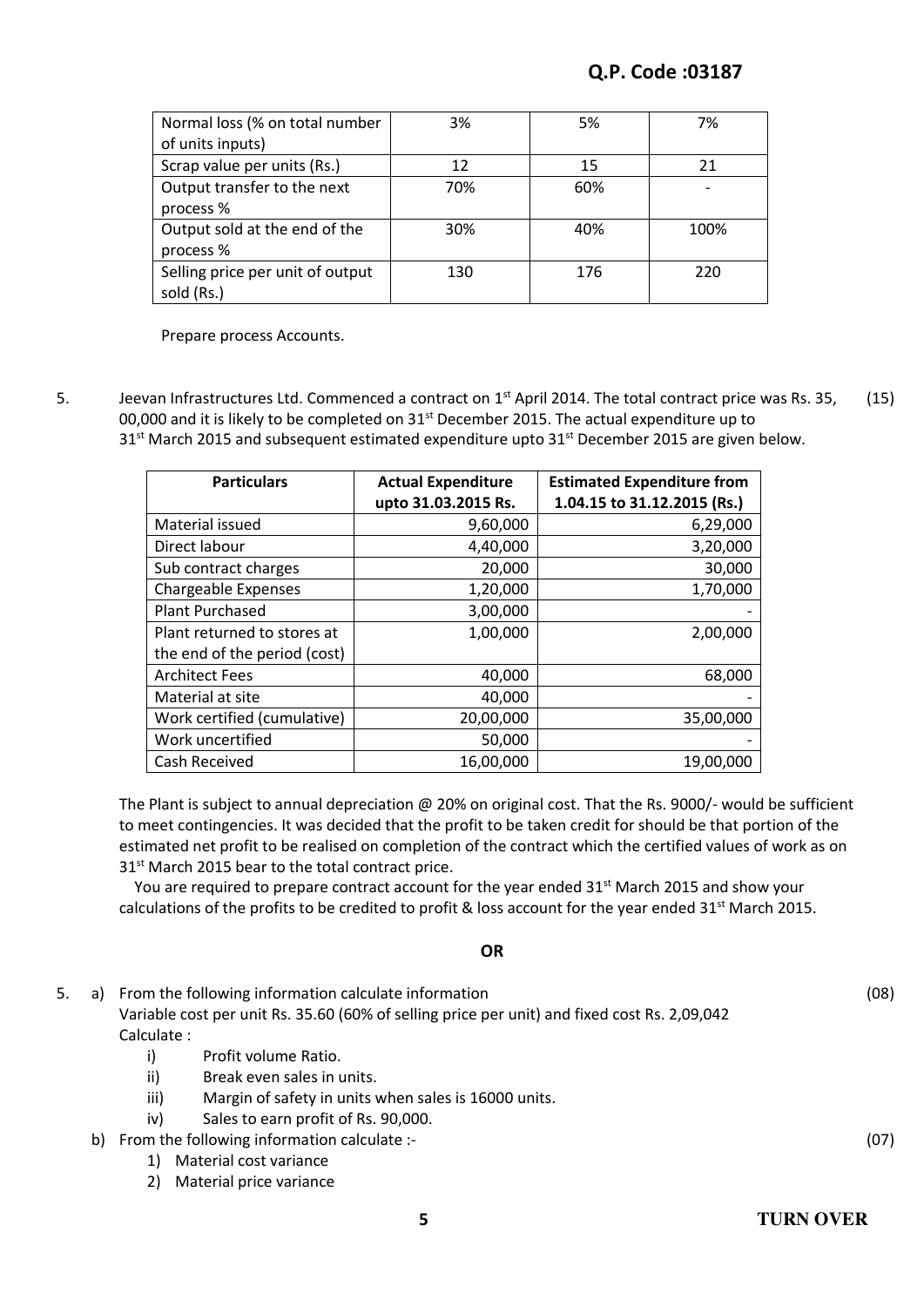|    | 3) | Material usage variance                                                 |      |
|----|----|-------------------------------------------------------------------------|------|
|    |    | - Standard for 60 units of product X (60 units)                         |      |
|    |    | - Material - 240 kgs.                                                   |      |
|    |    | - Standard Rate per unit - Rs. 6.4                                      |      |
|    |    | - Actual production = 72000 units.                                      |      |
|    |    | - Actual material used $-2$ , 84,400 kgs.                               |      |
|    |    | - Actual Rate per $kg - 16.40$                                          |      |
|    |    | Q 6) a) Explain the usage of cost Accounting.                           | (10) |
| b) |    | Explain Non-integrated system of cost Accounting along with its merits. | (10) |
|    |    | <b>OR</b>                                                               | (20) |
|    |    | Write short notes: (Any four)                                           |      |
|    | 1) | Just in time                                                            |      |
|    |    | 2) Types of wages Rate                                                  |      |

- 3) Step ladder method
- 4) Income & Expenses disallowed in cost sheet
- 5) Cost Reconciliation.
- 6) Advantages of Activity based costing.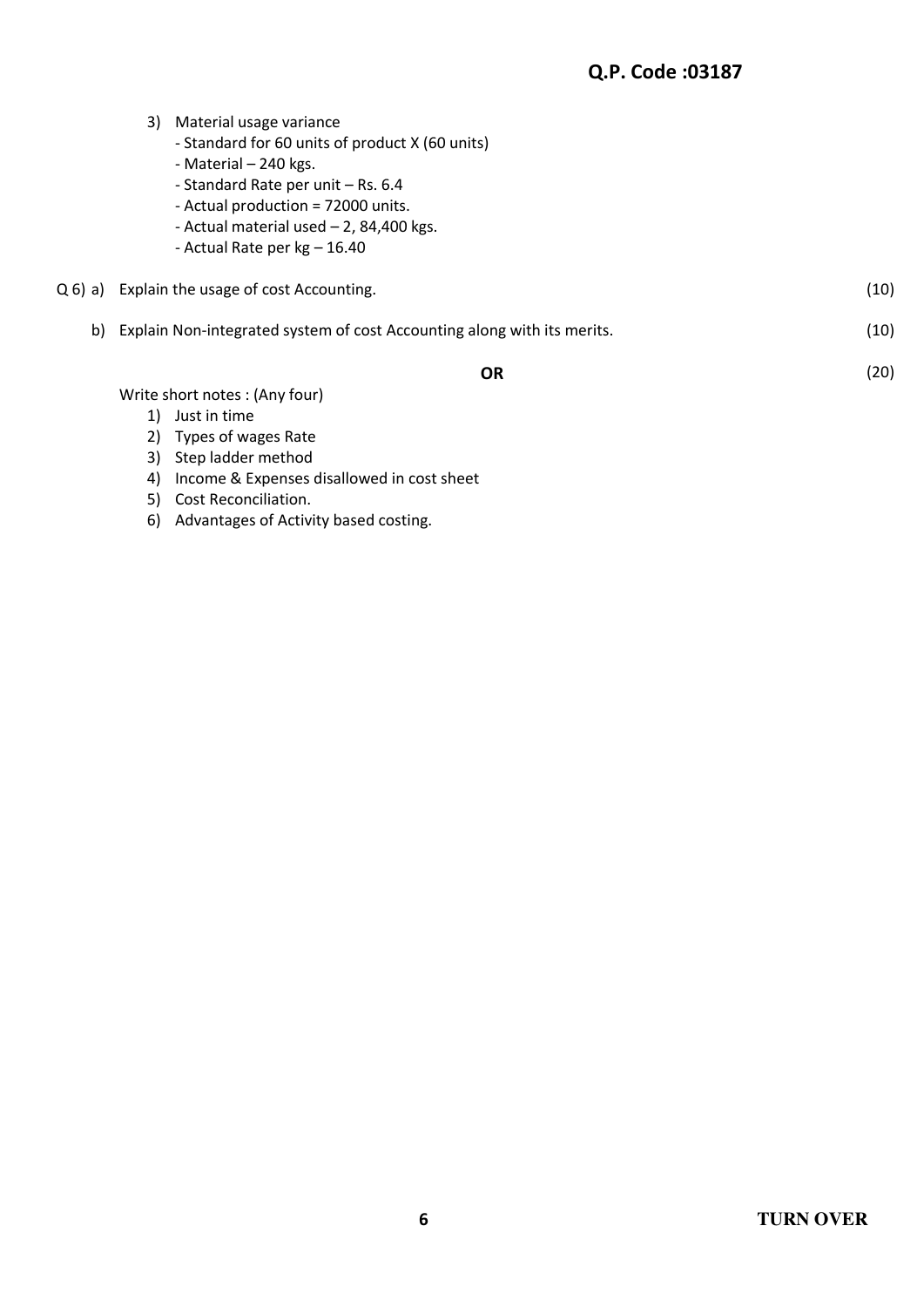## [**वेळ**: **तीन तास**] [ **गण ु** :**१००**]

बहिस्थ विद्याथी – २०१६-१७ करिता

- $N.B:$  1. सर्व प्रश्न अनिवार्य आहेत.
	- 2. प्रश्न क्रमांक ०२ ते ०६ यांना अंतर्गत पर्याय दिलेले आहेत.
	- 3. उजवीकडील अंक प्रश्नाचे ग्ण दर्शवितात.
	- 4. इंग्रजी भाषेतील प्रश्न प्रमाण मानावेत.
- प्र.१ अ) सर्वात योग्य विकल्पाची निवड करून खालील वाक्ये पूर्ण करा. (कोणतेही दहा)
	- १. \_\_\_\_\_\_\_\_\_\_\_\_ प्रामुख्याने स्थिर परिव्यय आहे.
		- अ. अडत
		- ब. भाड़े
		- क. जुळवणी मजुरी परिव्यय
		- ड. उत्पादनात वापरलेले माल परिव्यय
	- २. वरकड खर्चाचे \_\_\_\_\_\_ प्रमाणे वर्गीकरण केले जाऊ शकते.
		- अ. वर्तन
		- ब. घटक
		- क. काये
		- ड. वरीलपैकी सर्व
	- ३. अ ब क विश्लȯषण तांत्र \_\_\_\_\_\_ करिता विकससत कȯ लȯ आिȯ.
		- अ. तयार मालसाठा नियंत्रण
		- ब. अर्धनिर्मित माल नियंत्रण
		- क. मालसाठा नियंत्रण
		- ड. मालसाठा व्यिस्थापन
	- ४. श्रमिक उलाढाल प्रमाणाचे \_\_\_\_\_\_\_\_ पद्धतीने परिगणन केले जाते.
		- अ. विभाजन
		- ब. पुनःस्थापन
		- क. फ्लक्स
		- ड. वरीलपैकी सर्व
	- ५. भांडार खतावणी नियंत्रण खाते\_\_\_\_\_\_\_\_ दर्शविते.
		- अ. प्रक्रियेतील सर्व उपपरिव्ययखर्च
		- ब. प्रक्रियेतील सर्व मजुरी खर्च
		- क. भंडारासाठीची सर्व माल खरेदी आणि सर्व माल वाटप
		- ड. यापैकी कोणतेही नाही.
	- ६. कंत्राट परिव्ययांकनात कंत्राटदाराला \_\_\_\_\_\_ च्या आधारावर पैसे अदा केले जातात.
		- अ. अधिधारण पैसा
		- ब. प्रमाणणत काम
		- क. अर्धवट अपूर्ण काम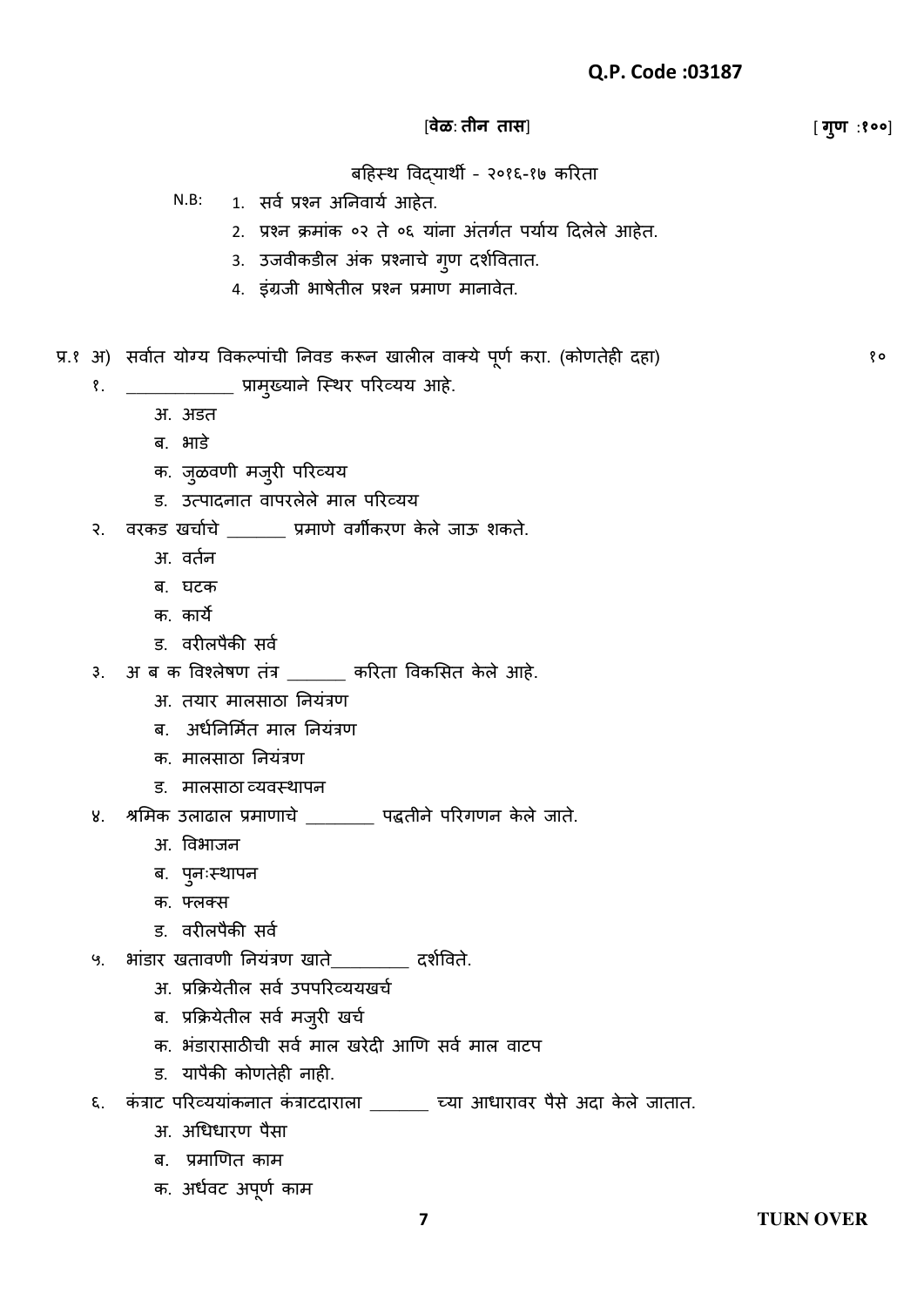ड. अप्रमाणणत काम ७. नफा आकािमान र्णȪत्ति = ु \_\_\_\_\_\_\_\_\_ विक्री १०० अ. चल परिव्यय ब. नफा क. अंशदान ड. वरीलपैकी कोणतेही नाही ८. उप उत्पादनाचे विक्री मूल्य मुख्य उत्पादित वस्तूपेक्षा \_\_\_\_\_\_\_ असते. अ. कमी ब. जास्त क. समान ड. यापैकी कोणतेही नाही ९. परिव्यय लेख्यांमध्ये शेवटच्या साठ्यांच्या कमी मुल्यांकनामुळे\_ अ. परिव्यय नफा वाढतो ब. परिव्यय नफा कमी होतो क. वित्तीय नफा वाढतो ड. वित्तीय नफा कमी होतो १०. सामग्री वापरातील मानक \_\_\_\_\_\_\_\_\_\_\_\_ठरवते. अ. विक्री विभार् ब. वित्त विभार् क. खरेटी विभाग ड. उत्पादन विभाग ११. \_\_\_\_\_\_\_\_\_\_\_ची गरज म्हणून परिव्यय लेखांकनाकडे पाहिले जाते. अ. भागधारक ब. अंतर्गत उपयोगकर्ते क. बाह्य उपयोगकर्ते ड. सरकार १२. जर वास्तविक परिव्यय हा मानक परिव्ययापेक्षा कमी असेल तर फरकास \_\_\_\_\_\_\_ असे संबोधनात अ. र्न्यू ब. अनकुूल क. प्रनतकूल ड. वरीलपैकी कोनतेही नाही. ब) खालील विधाने सत्य किंवा असत्य आहेत ते सागा:-

- १. असामान्य निष्क्रिय वेळेचे वेतन उत्पादन परिव्ययातून वगळले जाते.
- २. बीन कार्ड हे लेखांकन नोंदींचा भाग नाही.
- ३. रोख कसर परिव्यय पत्रकातून वगळली जाते
- ४. नावलौकिकाचे अपलेखित फक्त वित्तीय लेख्यामध्येच दाखवले जाते
- ५. कंत्राटाशी संबंधित कल्पित नफा व अंदाजित नफा यामध्ये फरक आहे
- ६. उपरीपरिव्ययाची न्यून आकारणी परिव्ययाकन पुस्तकात नफा कमी करते.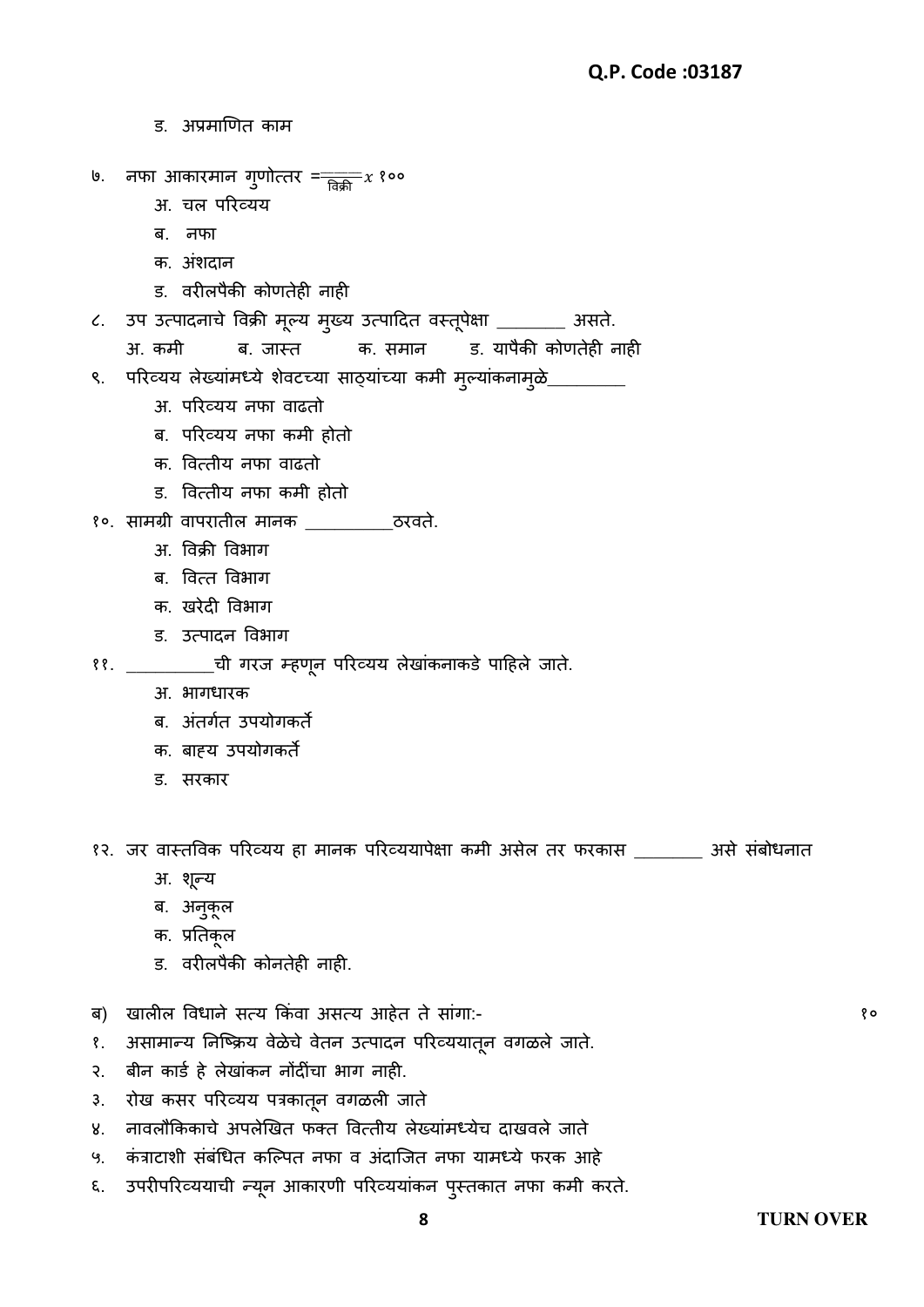- ७. आते काळामुळे मजुरी परिव्यय कमी होते
- ८. सामान्यतः यत्र माडणी परिण्यय वस्तू समुदाय पातळी परिव्यय म्हणून विचारात घेतला जातो.
- ९. मजुरी दरातीत फरक काढताना मानक तास वापरले जात नाहीत.
- ९०. प्रक्रियेत उत्पादित केलेल्या विविध नागाचे उत्पादन एकजिनसी असते.
- ११. सिमात परिव्ययाकन हि परिव्ययाकनाची पद्धत आहे.
- १२. आरेखन कार्यालयाचा पंगार हा कारखाना उपरी परिव्ययासंबंधीचा भाग आहे.
- प्र.२ विराट, युवराज आणि अश्विन याचा समभागिदारीत अभियात्रिकी वस्तू उत्पादनाचा व्यवसाय आहे. विराट १५ या व्यवसायात गरजेपुरताच वेळ देऊ शकतो. युवराज कारखान्याचा व्यवस्थापक आहे तर अश्विन कार्यालयीन व्यवस्थापक आहे

डिसेंबर २०१६ चा कंपनीचा तपशील खालीलप्रमाणे

| तपशील                                  | ₹.               | ₹.         |
|----------------------------------------|------------------|------------|
| कच्चा माल खरेदी                        |                  | ४९,०००     |
| प्रत्यक्ष मजुरी                        |                  | ३२,०००     |
| अप्रत्यक्ष मजुरी                       |                  | 8,000      |
| कार्यालयीन पगार                        |                  | 9,300      |
| माल आवक हमाली                          |                  | 300        |
| माल जावक हमाली                         |                  | २८,०००     |
| विक्री                                 |                  | 8, 80, 000 |
| <u>आरंभीचा साठा</u>                    |                  |            |
| कच्चा माल                              |                  | १७,५००     |
| पक्का माल (६०० नग)                     |                  | ४,५००      |
| प्रक्रियांतर्गत उत्पादन                |                  | ६,५००      |
| वाहतूक खर्च                            |                  | 3,000      |
| <u> भांडवलावरील व्याज</u>              |                  |            |
| विराट                                  | 8,900            |            |
| युवराज                                 | $\mathcal{C}$ 00 |            |
| अश्विन                                 | ७००              | 3,000      |
| जाहिरात                                |                  | 3,000      |
| वीज (शक्ती)                            |                  | १,०५०      |
| आयकर                                   |                  | ९,५००      |
| एजंटचे कमिशन                           |                  | ४,५००      |
| सयंत्राची देखभाल                       |                  | 3,550      |
| दर आणि इमारतीची वीजजोडणी               |                  | 8,000      |
| (९०% कारखान्यासाठी, १०% कार्यालयासाठी) |                  |            |
| नगदी सवलत                              |                  | 300        |
| ब्डीत देयक                             |                  | 900        |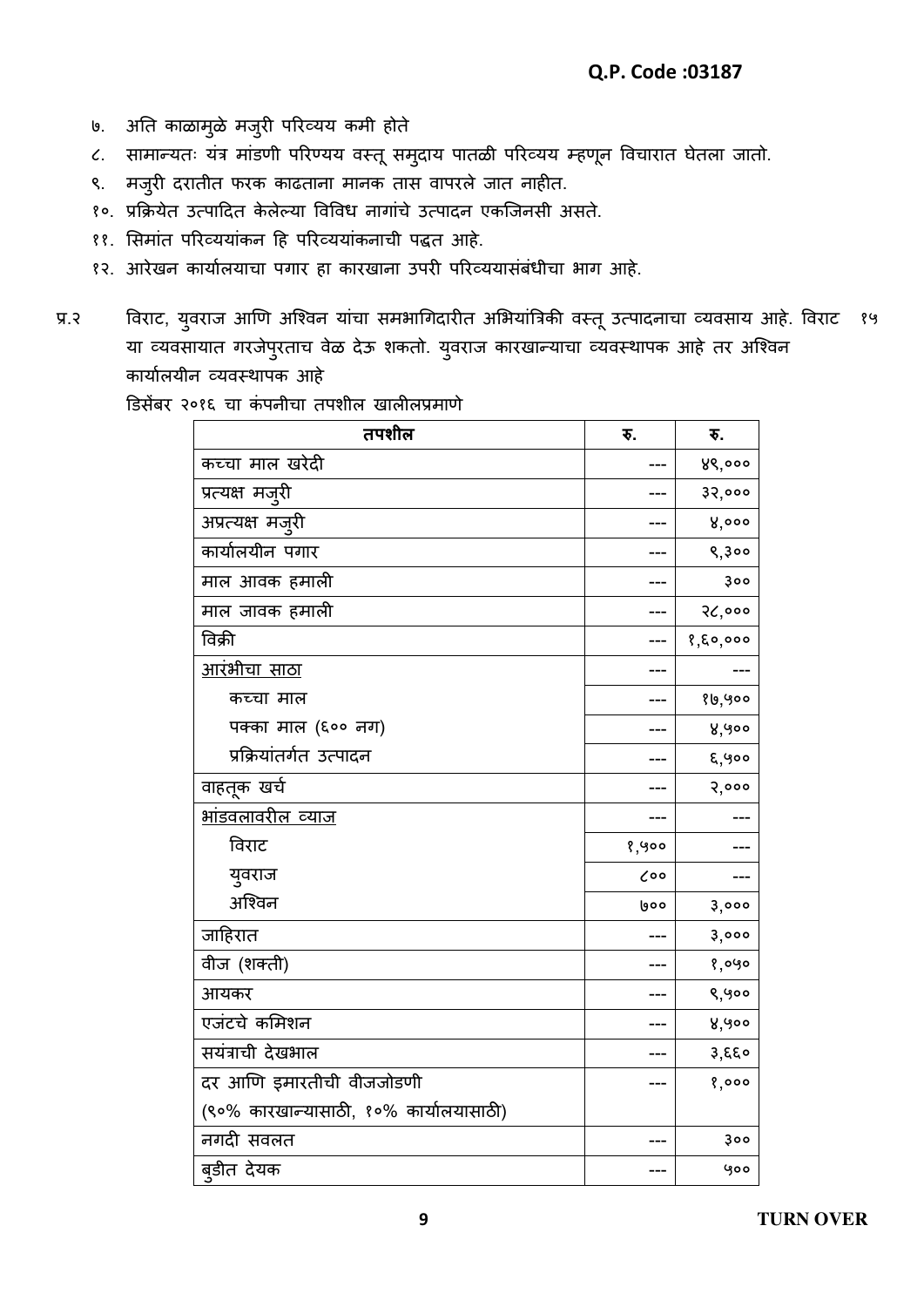| किरकोळ खर्च       |       |       |
|-------------------|-------|-------|
| कारखाना           |       | १,४०० |
| कार्यालय          |       | २,५४० |
| इमारतीची दुरुस्ती |       | 800   |
| भागीदारांचा पगार  |       |       |
| युवराज            | १,२०० |       |
| अश्विन            | 8,000 | 3,300 |
| सयंत्राचा घसारा   |       | 8,800 |
| भंगार विक्री      |       | ४००   |

३१ डिसेंबर २०१६ रोजी असणारा कच्चा मालाचा साठा रु.१९,०००; प्रक्रियांतर्गत साठा रु.७०००/- १५००० नगांचे उत्पादन घेण्यात आले आहे. त्यापैकी ७०० नगांचा पक्क्या मालाचा साठा आहे. परिव्यय पत्रक व प्रतिनग परिव्यय स्तंभ तयार करा.

### **क िंवा**

प्र.२ सन १ एप्रिल २०१६ रोजी राज ऑइल मिल्स ने औरंगाबाद येथे एक कारखाना सुरु केला. ३१.०३.२०१७ ला संपलेल्या वर्षातील व्यवहार खाली दिले आहेत. ४०००० नग @ रु.८ प्रतिगन प्रमाणे कच्चा माल खरेदी केला.

प्रत्यक्ष मजुिी: प्रशिक्षित मजूर रु. ११ प्रतिगन अप्रशिक्षित मजूर रु. ७ प्रतिगन स्वामित्व वापरलेल्या कच्चा मालावर @ रु.४ प्रतिगन कारखाना उपखर्च @ रु ८ प्रति यांत्रिक तास एकूण याांत्रत्रक तास-३०००० कार्यालयीन उपखर्च हा कारखाना उपखर्चाच्या १/३ आहे. विक्रीवरील अडत @ रु.४ प्रतिनग ४०००० नग उत्पादन झाले. शिल्लक राहिलेले नग: ४००० नग उत्पादन खर्च प्रति नगात लिहिला. विक्रीची क्रकांमत ǽ.६० प्रनतनर् परिव्यय पत्रक तयार करा ज्या मध्ये एकूण परिव्यय व प्रतिनग परिव्यय दाखवा.

प्र.३ अ) माहे जानेवारी २०१५ मधील भांडारातील टिपण सारांश खालीलप्रमाणे आहे.

| जाने २०१५ |                              | हस्तगत | पाठवणी | शिल्लक |
|-----------|------------------------------|--------|--------|--------|
| १         | आरंभिक साठा @ ५ रु           |        |        | १५०    |
| 3         | मा.क्र.४५ प्रमाणे @ ५ रु     | २०     |        |        |
| y         | मा. क्र. ७० प्रमाणे          |        | 830    |        |
| ୧         | मा. क्र. ७४ प्रमाणे          |        | 3o     |        |
| १४        | आ. क्र. ५६ प्रमाणे @ ४.५० रु | १००    |        |        |
| १७        | आ. क्र. ६० प्रमाणे @ ४.०० रु | ४०     |        |        |

०८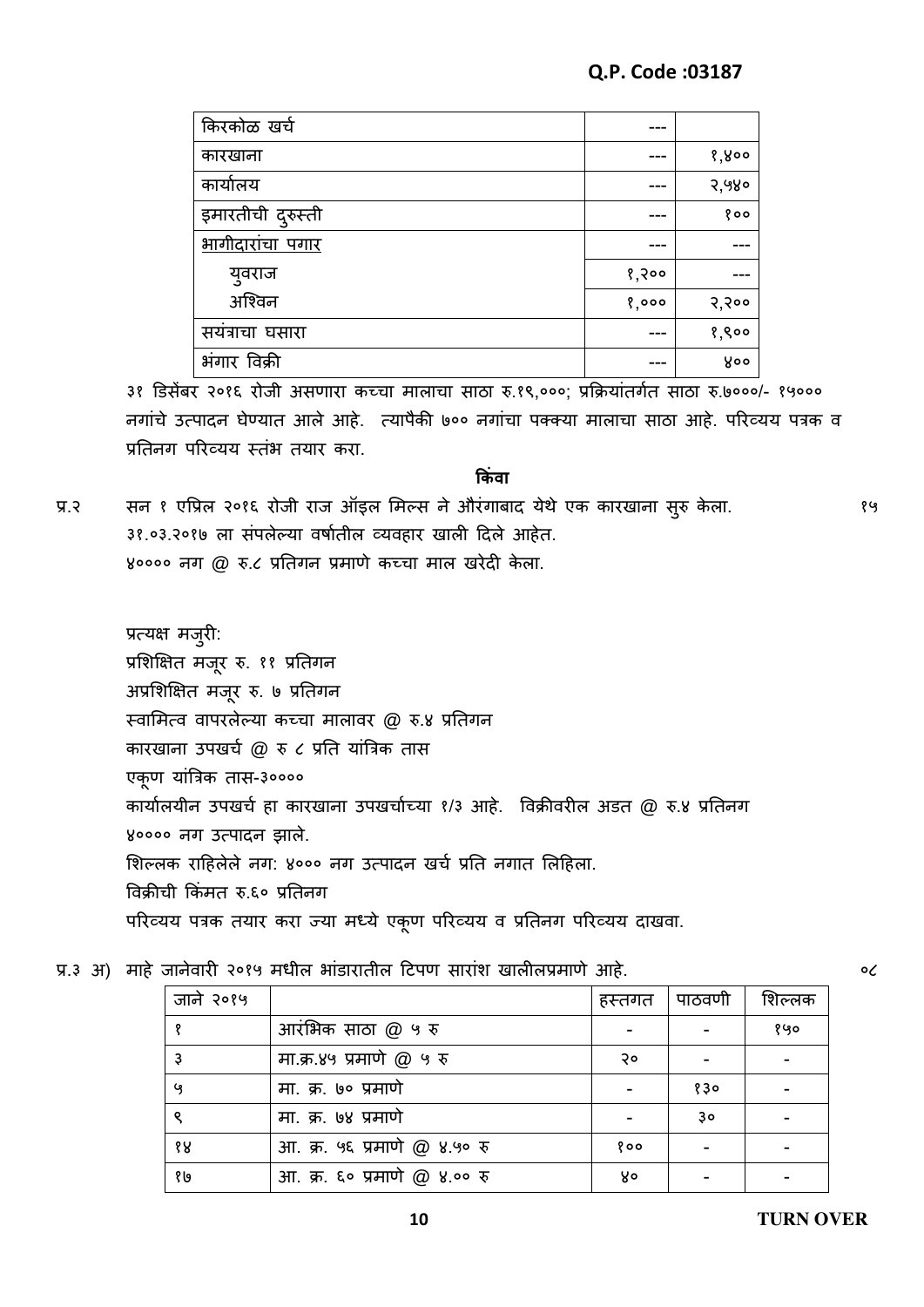| २१ | मा. क्र. ८० प्रमाणे          |                            | १०० |  |
|----|------------------------------|----------------------------|-----|--|
| 53 | आ. क्र. ६५ प्रमाणे @ ५.५० रु | $\mathcal{L}^{\mathsf{o}}$ |     |  |
| २५ | मा. क्र. ८५ प्रमाणे          |                            | εo  |  |
| २९ | मा. क्र. ८९ प्रमाणे          |                            | l90 |  |
| 3o | आ. क्र. ६९ प्रमाणे @ ६ रु    | १६०                        |     |  |

वरील सारांशप्रमाणे भांडारलेखा तयार करा. (फिफो पद्धतीनुसार)

ब) वार्षिक आवश्यकता - २,४०० नग

प्रनतनर् क्रकांमत - २.४०ǽ आदेश परीव्यय प्रति आदेश - ४.००रु साठवणुक परिव्यय - २% व्याजिि – प्रनतिषव १०% कच्चा मालासंदर्भात वरील माहिती उपलब्ध आहे. त्याआधारे नियमन आदेश संख्या व वार्षिकसाठा एकूण रक्कम ठरवा **क िंवा**

प्र.३ अ) पुढील माहितीच्या आधारे अ, ब आणि क विभागाच्या परिव्ययाचा वसुलीचा दर ठरवा.

०८

०७

| तपशील            | एकूण                      | उत्पादन विभाग |      | $\cdot$ av even<br>विभाग<br>सेवा |                  |                  |
|------------------|---------------------------|---------------|------|----------------------------------|------------------|------------------|
| भाडे             | १२०००                     | Shoo          | ४८०० | २०००                             | २०००             | $\mathcal{L}$ 00 |
| वीज              | Xooo                      | $\lambda$ 00  | २००० | ५००                              | <b>Yoo</b>       | 300              |
| अप्रत्यक्ष मजुरी | <b><i><u>Cooo</u></i></b> | १२००          | २००० | १०००                             | $\mathcal{L}$ 00 | १०००             |
| घसारा            | 9000                      | २५००          | १६०० | २००                              | ५००              | २००              |
| किरकोळ           | ४५००                      | ९१०           | 5883 | ८४७                              | 300              | 300              |
| अपेक्षित तास     |                           | १०००          | २५०० | १४००                             | -                |                  |

सेवा विभाग म आणि न वरील खर्च खालीलप्रमाणे विभागाला आहे.

|    | अ   | ਕ   | क      | म                        | न   |
|----|-----|-----|--------|--------------------------|-----|
| म  | 3०% | ४०% | 30%    | $\overline{\phantom{a}}$ | १०% |
| ून | १०% | 30% | $90\%$ | 30%                      | -   |

ब) एका कामगाराला एक विशिष्ट काम पूर्ण करण्यासाठी ६ तासाचा अवधी लागतो. मानक निश्चित वेळ ९ ०७ तास एवढी आहे. त्या कामगाराचा प्रतितास मजुरीचा दर हा १.५०/- रु. एवढा आहे. त्या कामासाठी लागणाऱ्या कच्चा मालाचा दर हा रु.१६/- इतका असून उपरिपरीव्यय हे प्रत्यक्ष मजुरीच्या १५०% वसूल करण्यात आले वरील माहितीच्या आधारे कारखाना परीव्यय ठरवा १) रोवन प्लॅन २) हाल्से स्कीम

प्र.४ हि. १ एप्रिल २०१६ रोजी मुकेश मॅन्युफॅक्चरिंग कं. च्या खातेवहीतील शिल्लक रकमा खालीलप्रमाणे. दाखविल्या आहेत. १५

| तपशील  | रक्कम (रु.) |
|--------|-------------|
| विक्री | ५०,००,०००   |
|        |             |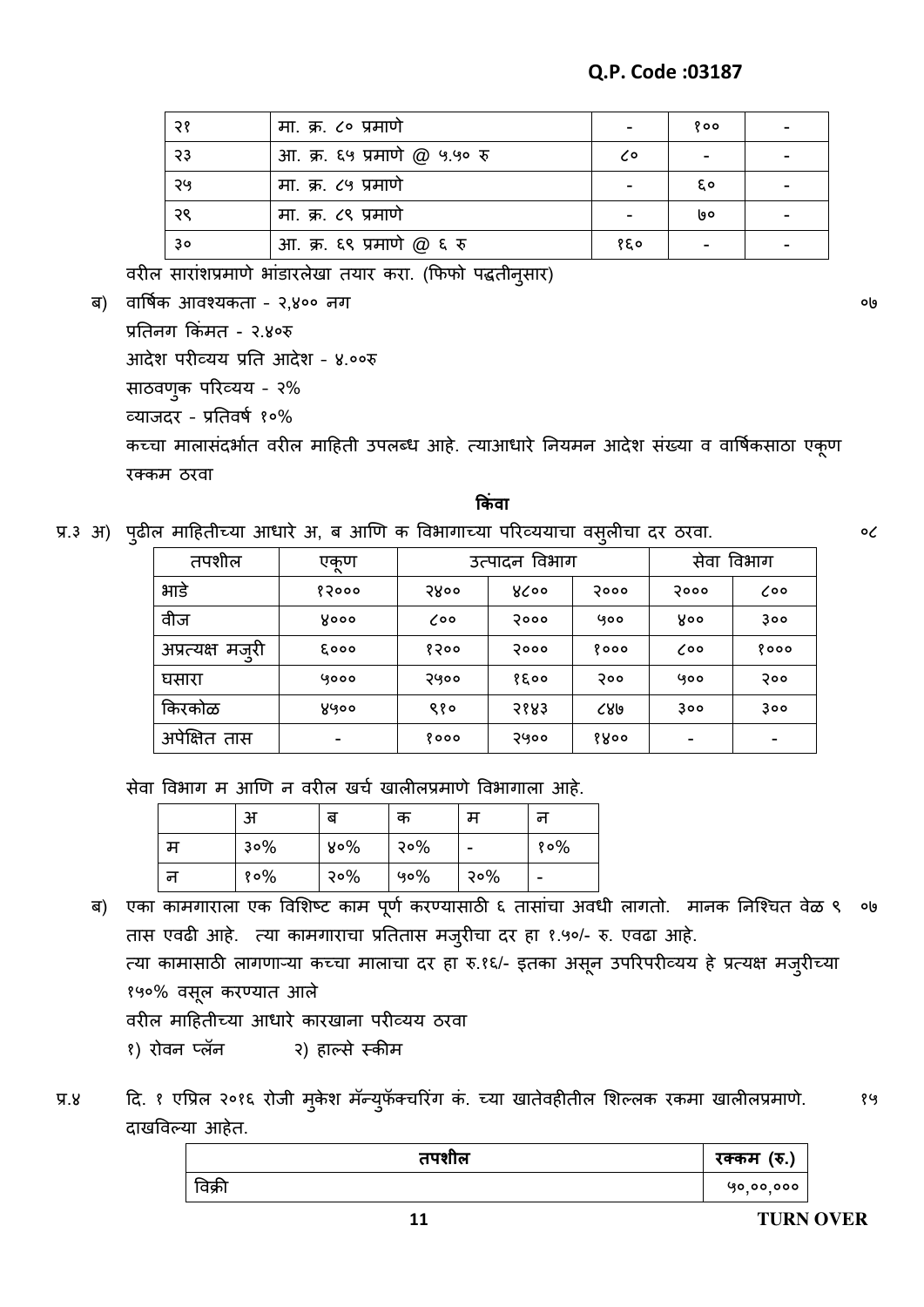| कार्यालयीन खर्च आकार                     | 3,83,000  |
|------------------------------------------|-----------|
| उत्पादनावर विभागलेला कारखाना उपरिपरिव्यय | १३,५४,६०० |
| कार्यालयीन व प्रशासकीय खर्च              | २,६५,०००  |
| विक्री खर्च                              | 8,83,800  |
| विकलेल्या तयार पक्क्या मालाचे परीव्यय    | 88,36,000 |
| तयार पक्क्या मालाचा परीव्यय              | ४१,९०,४०० |
| कारखाना खर्च                             | 83,86,000 |
| प्रत्यक्ष मजुरी                          | १३,३२,००० |
| भांडार समान उत्पादनासाठी पाठवले          | 89,00,000 |
| माल खरेदी                                | १३,८०,००० |

| नावे (रु)  | जमा (रु)  |
|------------|-----------|
|            | १४,२७,००० |
| 3, 30, 000 |           |
| 8,90,000   |           |
| ४,८७,०००   |           |
|            |           |

अविभाजित नियंत्रण खात्यांच्या पद्धतीनुसार आवश्यक सर्व नियंत्रण खाते तयार करा.

प्र.४ अतुल लिमिटेडने पी क्यू आणि आर बदलची ३१ मार्च २०१६ ची माहिती खालीलप्रमाणे दिलेली आहे.

१५

| तपशिल                                           | 'प्रक्रिया पी' | 'प्रक्रिया क्य्' | 'प्रक्रिया आर' |
|-------------------------------------------------|----------------|------------------|----------------|
| प्राथमिक क्च्च्यामालाची प्रक्रियेत पाठविला (नग) | <b>Yoooo</b>   | ८८४०             | 9829           |
| प्राथमिक कच्च्यामालाची किंमत प्रति नग (रु)      | ४८             | ५६               | ६४             |
| मजुरी खर्च                                      | 8,69,000       | 9,69,800         | ४,८९,६००       |
| किरकोळ मालसामान                                 | 3,88,800       | 3'00'350         | १,७८,९६०       |
| कारखाना उपपरिव्यय                               | प्राथमिक       | मजूरी            | मज़्री         |
|                                                 | कच्चा          | खर्चाच्या        | खर्चाच्या      |
|                                                 | मालाच्या       | ४०%              | ४०%            |
|                                                 | ४०%            |                  |                |
| सामान्य अपव्यय (प्रक्रियेत पाठविलेल्या एकुण     | 3%             | 9%               | %ט             |
| नगाच्या %)                                      |                |                  |                |
| मोडमूल्य प्रतिनगात (रु)                         | १२             | १५               | २१             |
| उत्पादन पढच्या प्रक्रियेत पाठविले %             | l9 O           | ξo               |                |
| प्रक्रियेच्या शेवटी उत्पादन विकले %             | 30             | Xо               | १००            |
| विक्री किंमत प्रति नग (रु)                      | १३०            | १७६              | २२०            |
|                                                 |                |                  |                |

प्रक्रिया खाती तयार करा.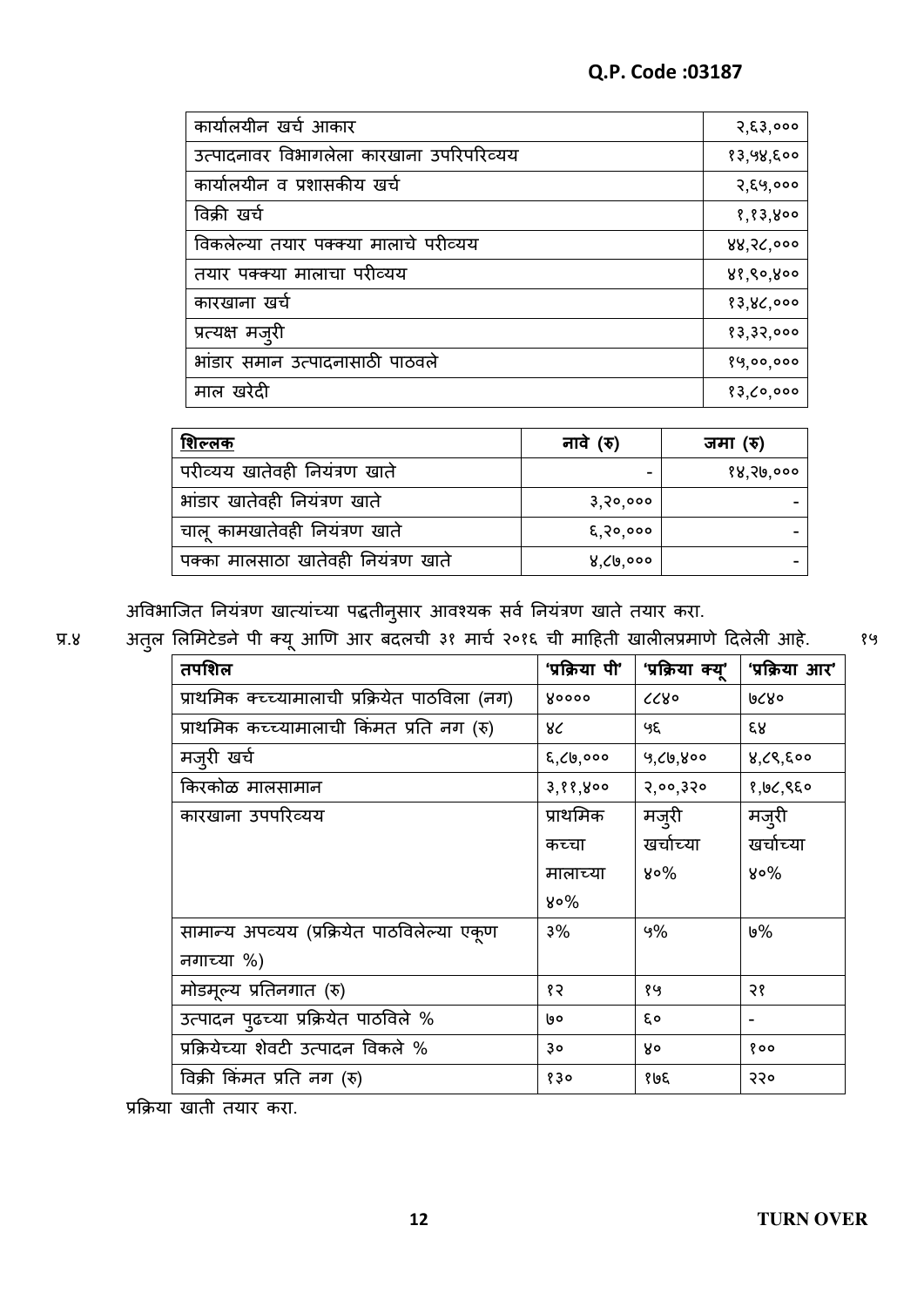प्र.५ जीवन इन्फ्रास्ट्रक्चर्स लि. यांनी १ एप्रिल २०१४ रोजी कंत्राटाची सुरुवात केली. कंत्राटाचे एकूण मूल्य रु. ३५,००,०००/- होते व ते ३१ डिसेंबर २०१५ पर्यंत पूर्ण होईल असा अंदाज होता. ३१ मार्च २०१५ पर्यंतचा वास्तव खर्च व त्यानंतरचा ३१ डिसेंबर २०१५ पर्यंतचा अंदाजित खर्च खालीलप्रमाणे १५

| तपशिल                                | वास्तवखर्च  | अंदाजित खर्च  |
|--------------------------------------|-------------|---------------|
|                                      | 38.03.2084  | ०१.०४.२०१५ ते |
|                                      | पर्यंत (रु) | ३१.१२.२०१५    |
| पाठवलेला माल                         | ९,६०,०००    | ६,२९,०००      |
| प्रत्यक्ष मजुरी                      | 8,80,000    | 3, 30, 000    |
| उप.कंत्राट खर्च                      | २०,०००      | ३०,०००        |
| प्रत्यक्ष आकार खर्च                  | १,२०,०००    | १,७०,०००      |
| संयंत्र खरेदी                        | 3,00,000    |               |
| संयंत्र भांडारात परतपाठवले (मूळ कि.) | 8,00,000    | २,००,०००      |
| वस्त् विशारद शुल्क                   | ४०,०००      | $g0$ ,000     |
| कंत्राटाच्या ठिकाणी मालसाठा          | ४०,०००      |               |
| प्रमाणित काम (संकलित)                | २०,००,०००   | ३५,००,०००     |
| अप्रमाणित काम                        | ५०,०००      |               |
| रोख रक्कम मिळाली                     | १६,००,०००   | १९,००,०००     |

संयंत्रावरील घसारा २०% दराने मूळ किमतीवर आकारावयाचा आहे. संभाव्य बाबींसाठी रु.९००० ची तरतूद करावयाची आहे.

असे ठरविण्यात आले की ३१ मार्च २०१५ रोजी संपणाऱ्या वर्षासाठी कंत्राटाचा नफा जमा करण्यासाठीचे प्रमाण कंत्राट संपल्यानंतरच्या अंदाजित नफ्याच्या प्रमाणानुसार

वर्षाअखेरीस प्रमाणित कामाच्या व एकूण कंत्राटाच्या किमतीवर आधारीत आहे.

३१मार्च २०१५ रोजी संपणाऱ्या वर्षासाठीचे कंत्राटखाते तयार करा. दि.३१.०३.२०१५र रोजी संपणाऱ्या वर्षासाठीचा नफा, कंपनीचा नफा तोटा पत्रकात नावे करण्यासाठीची आकडेमोड करा.

**क िंवा**

प्र.५ अ) खालील माहितीच्या आधारे

बदलता परीव्यय प्रति नग रु३५.६० (प्रतिनग विक्री किमतीच्या ६०%) आणि स्थिर परीव्यय रु.२,०९,०४२/-शोधा:-

- १. नफा / आकारमान गुणोत्तर
- २. ना नफा ना तोटा विक्री नगामध्ये
- ३. सुरक्षितता सीमा नगामध्ये; विक्री १६००० नग असल्यास
- ४. नफा रु ९०००० मिळवण्यासाठी आवश्यक विक्री